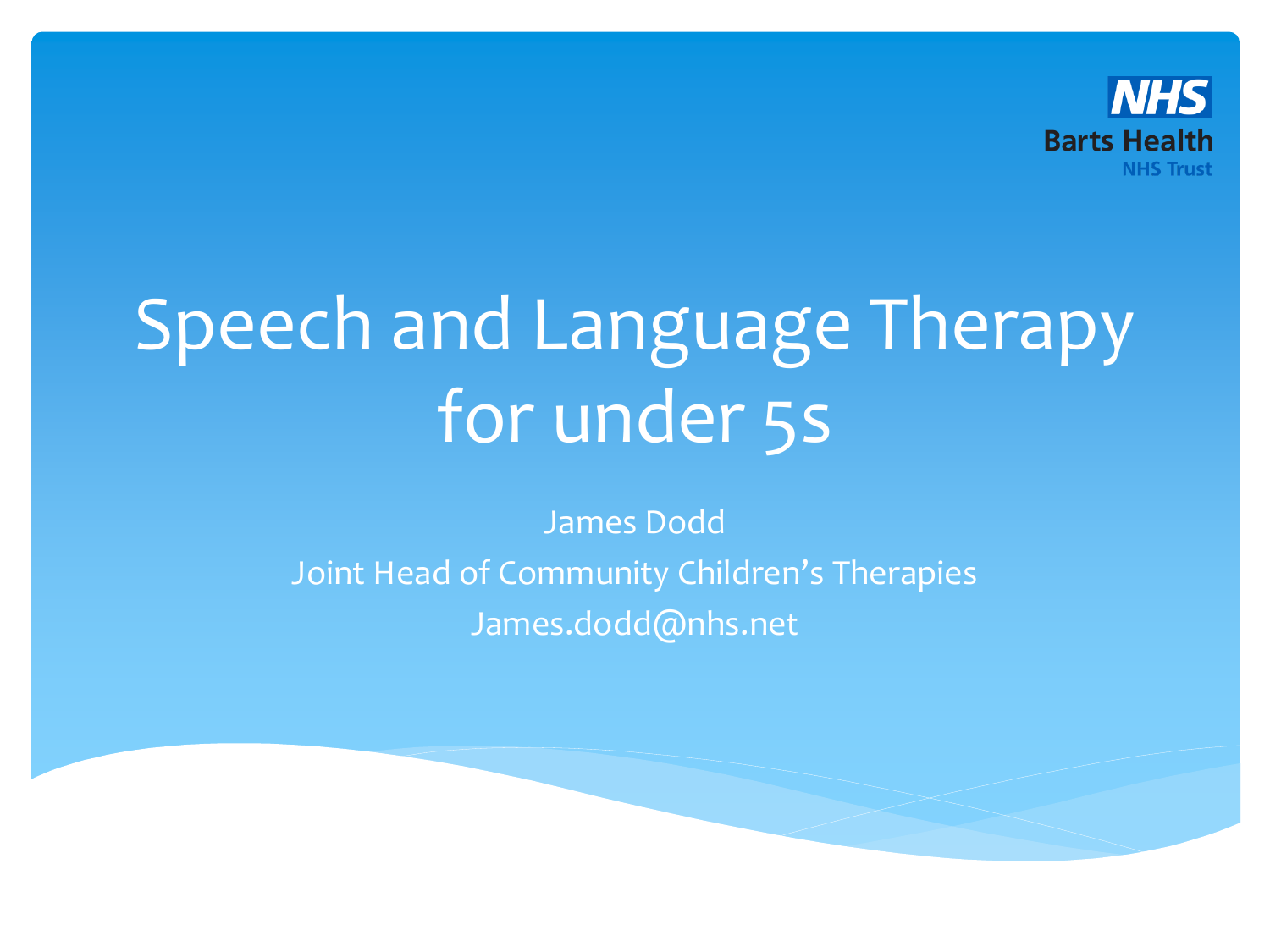## Different speech and language therapy teams working with under 5s

- Most children will be referred with concerns around language and/or social communication
	- \* Seen by our "Early Years" team
- Children with swallowing difficulties
	- \* Seen by our "Eating and Drinking" team
- Children with hearing impairment
	- Seen by our "Deafness" team
- Children with complex needs likely to go to Stephen Hawking school
	- Seen by an integrated therapies team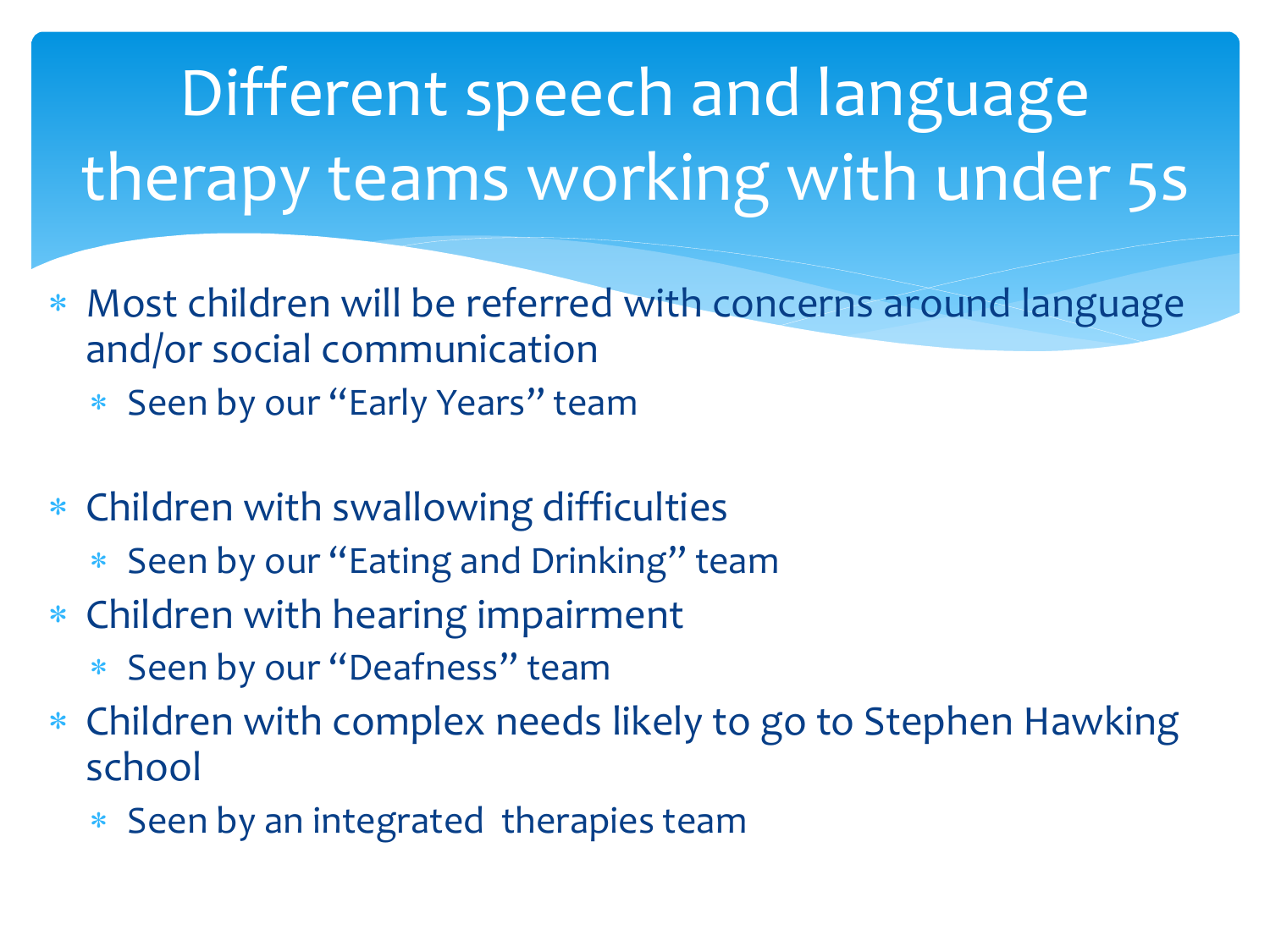#### **Communication Referrals for SaLT received by month from Oct 2019**

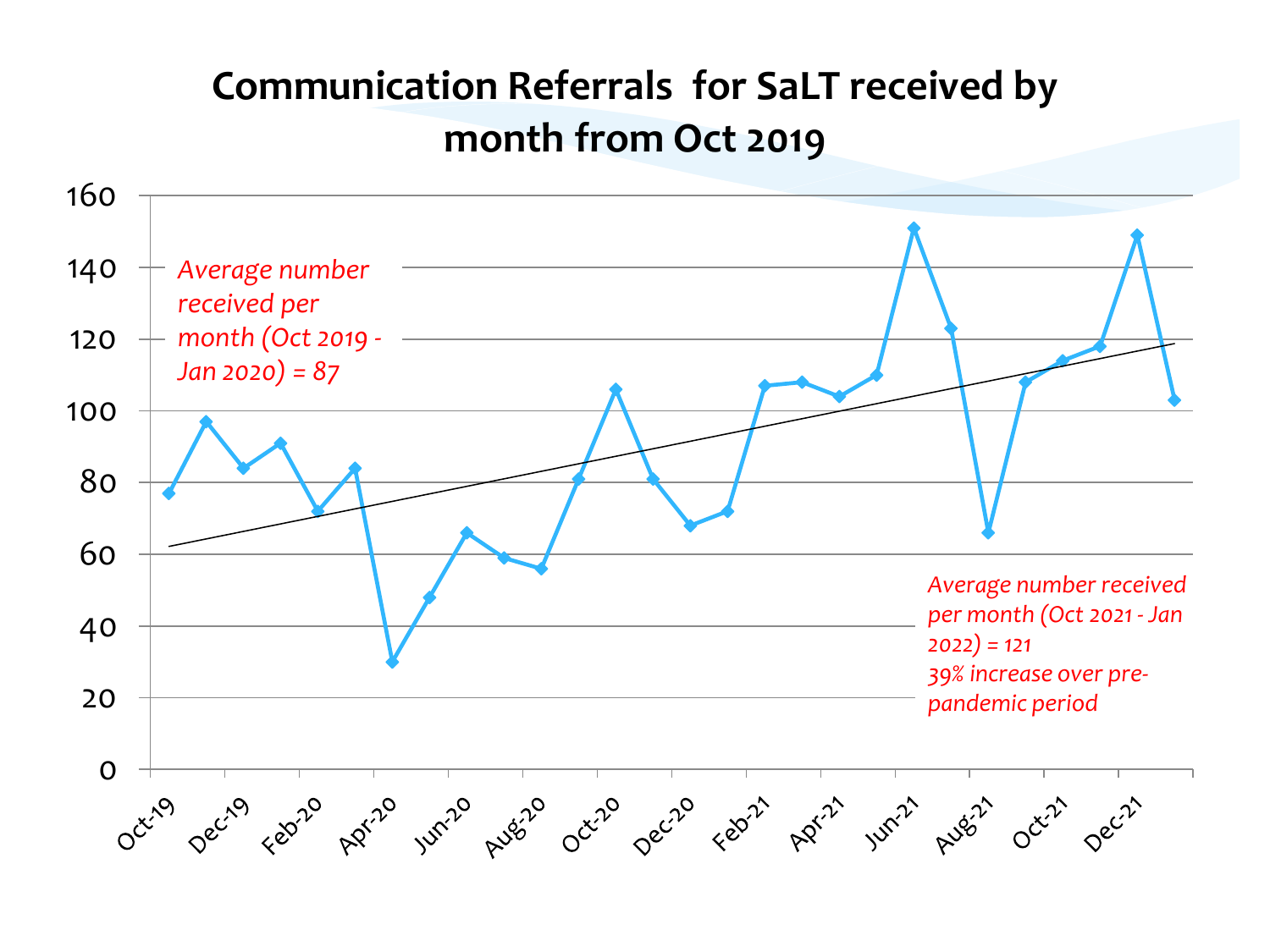### What the Early Years team offers for all children under 5

- Assessment and advice
	- Now assessments often in Children and Family Centres
- Writing advice as part of education, health and care needs assessments
- Parent Consultations
	- For those children who have previously been seen for an assessment
- We don't currently have the capacity to provide ongoing intervention for all children under 5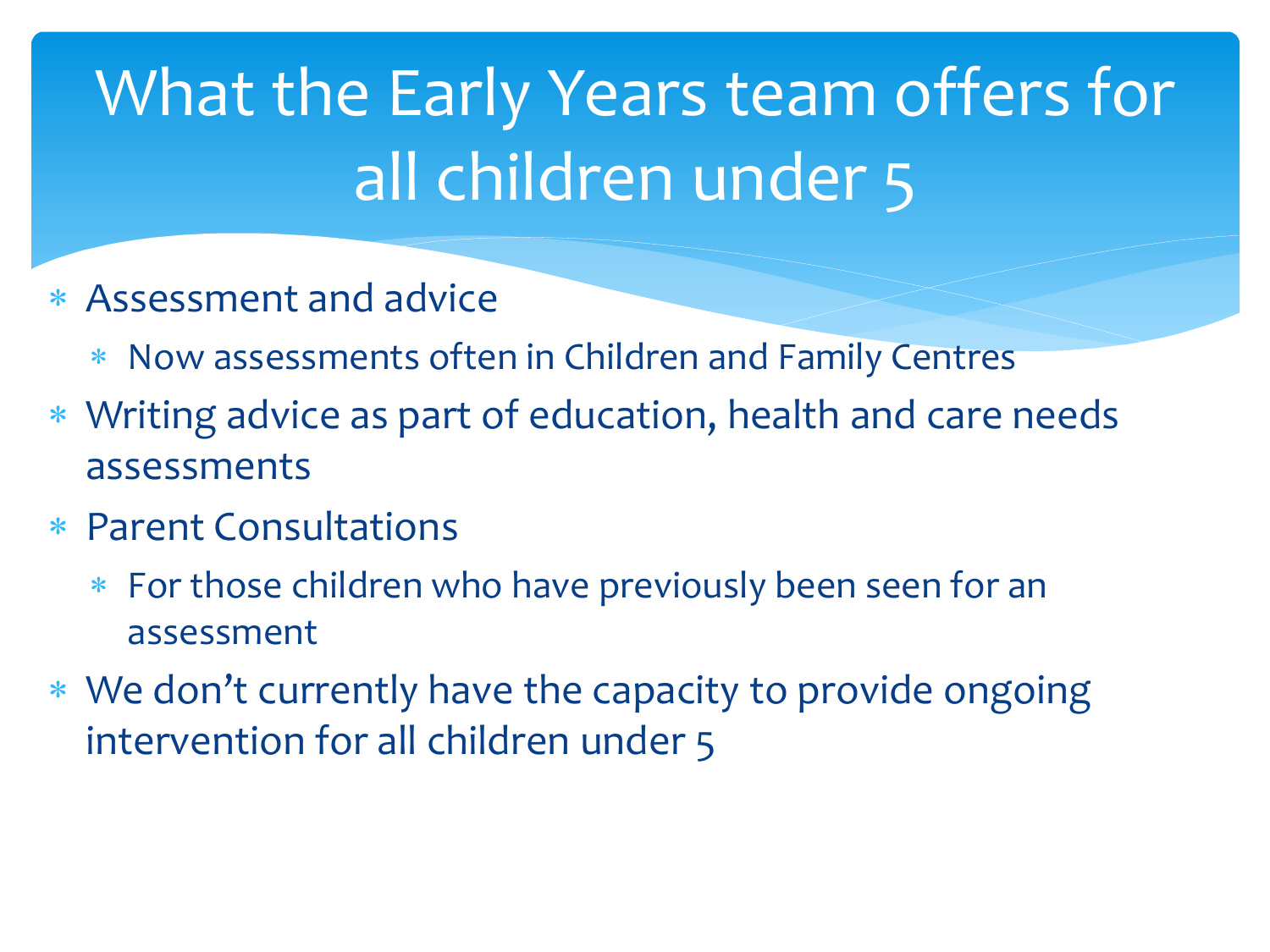#### **Average number of SLT-Communication referrals received per month by age group (Oct 2019 - Jan 2022)**

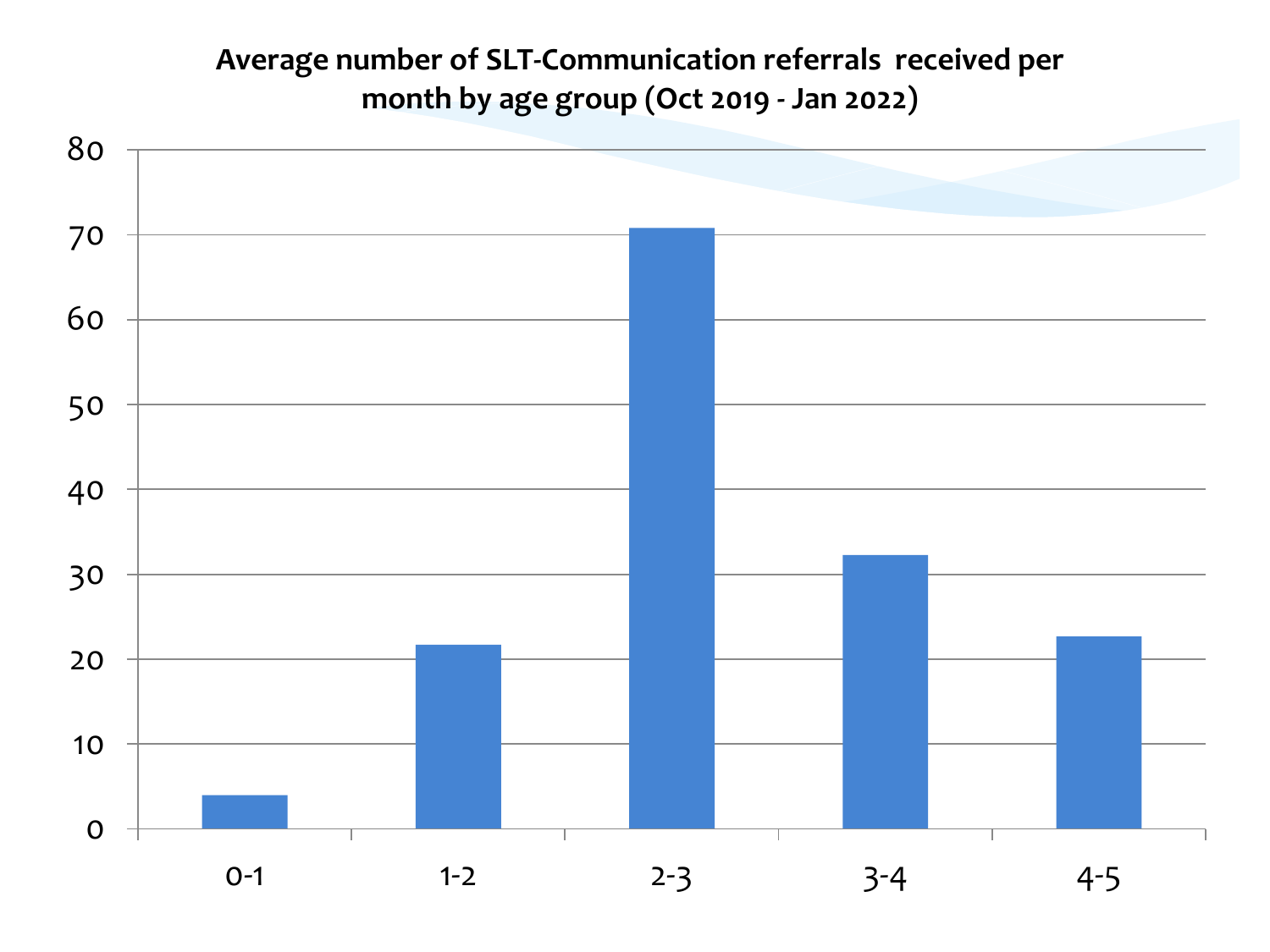#### Intervention our Early Years team offer for children referred before the age of 3

- For children whose needs are mainly around language:
	- \* Individual or group therapy looking at optimising adult-child interaction
	- These children likely to get a diagnosis of Developmental Language Disorder (DLD)
- For children whose needs are mainly around social communication difficulties
	- Parent program looking at strategies to encourage communication
	- These children likely to get a diagnosis of Autism (ASD)